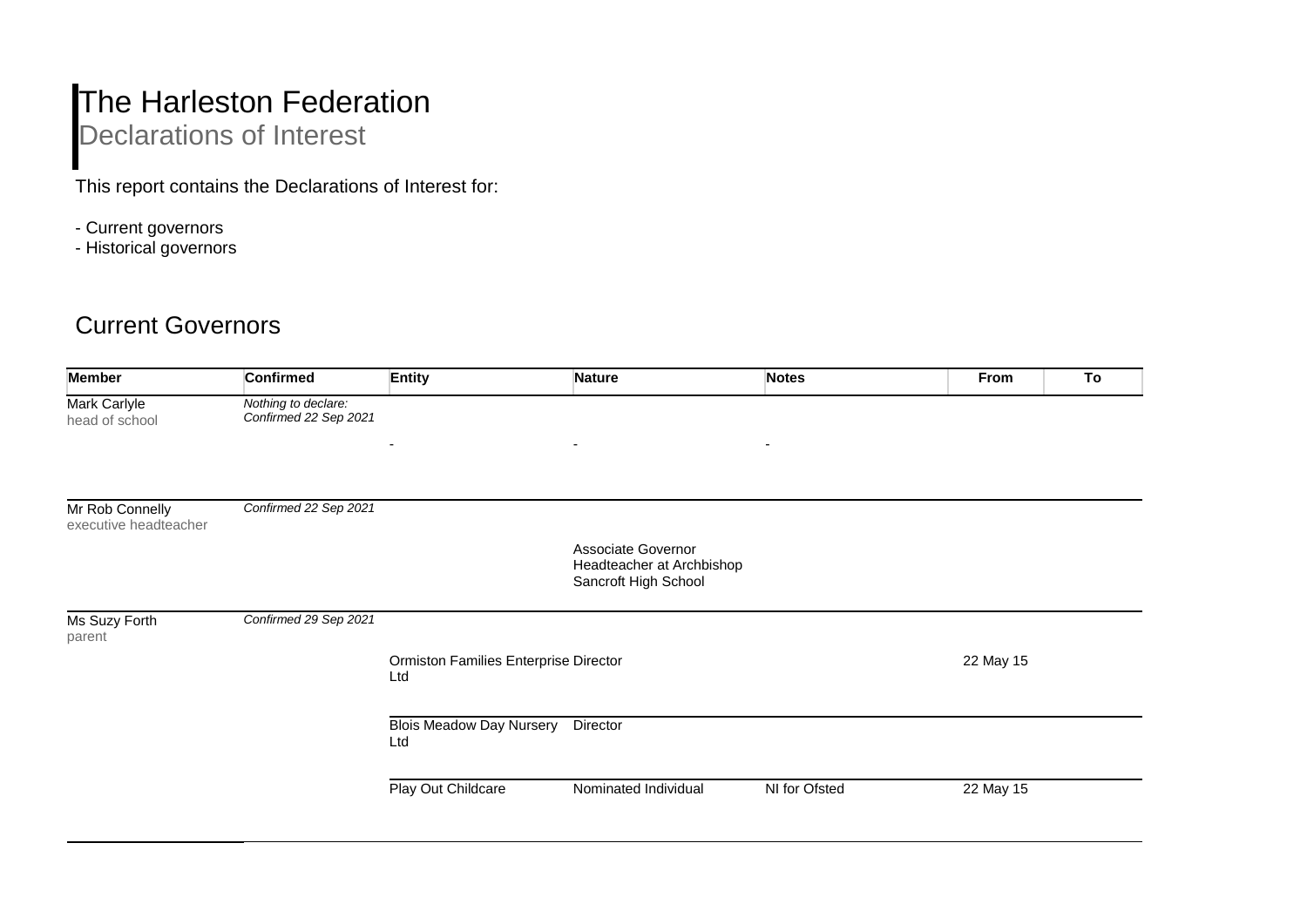| Mrs Nina Green<br>appointed           | Nothing to declare:<br>Confirmed 17 Sep 2021    |                             |                          |                                                                                                                            |           |
|---------------------------------------|-------------------------------------------------|-----------------------------|--------------------------|----------------------------------------------------------------------------------------------------------------------------|-----------|
|                                       |                                                 |                             |                          |                                                                                                                            |           |
| Laura Hodgetts<br>trust governor      | Nothing to declare:<br>Confirmed 17 Sep 2021    |                             |                          |                                                                                                                            |           |
|                                       |                                                 |                             |                          |                                                                                                                            |           |
| Revd. Christopher Hutton<br>appointed | Confirmed 22 Sep 2021                           |                             |                          |                                                                                                                            |           |
|                                       |                                                 | Kingfisher Partnership      | Associate Governor       | I am an Associate Governor<br>and member of the Ethos<br>Committee for Kingfisher<br>Partnership - part of DNEAT.          | 21 Dec 17 |
|                                       |                                                 | <b>Harleston Federation</b> | Governor                 | I am a Governor and<br>member of the Ethos<br>Committee for Harleston<br>Federation - part of St<br>Benet's Academy Chain. | 01 Jan 19 |
|                                       |                                                 |                             | $\blacksquare$           | $\blacksquare$                                                                                                             |           |
| Peter Jarvis<br>staff                 | Nothing to declare:<br>Confirmed 25 Aug<br>2021 | $\blacksquare$              | $\overline{\phantom{a}}$ | $\overline{\phantom{a}}$                                                                                                   |           |
| Emma Johnson<br>associate member      | Not confirmed                                   |                             |                          |                                                                                                                            |           |
|                                       |                                                 |                             |                          |                                                                                                                            |           |
| <b>Richard Kirk</b><br>appointed      | Nothing to declare:<br>Confirmed 19 Sep 2021    |                             |                          |                                                                                                                            |           |
|                                       |                                                 |                             |                          |                                                                                                                            |           |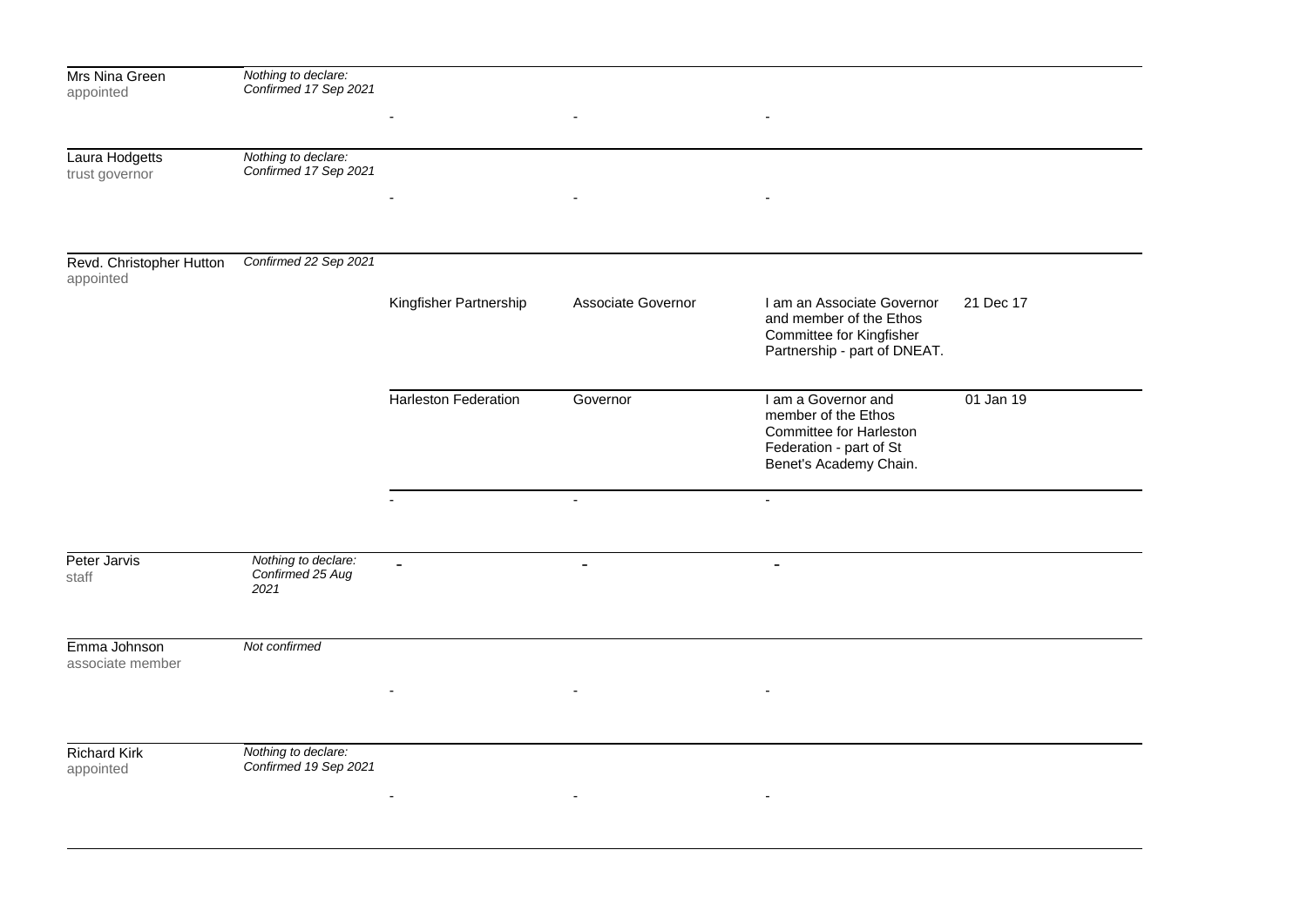| Mrs Zoe Moyse<br>appointed       | Confirmed 6 Sep 2021                         |                           |                                            |                                                                            |  |
|----------------------------------|----------------------------------------------|---------------------------|--------------------------------------------|----------------------------------------------------------------------------|--|
|                                  |                                              |                           | Parent                                     | Parent of a child attending<br>Harleston Primary Academy                   |  |
|                                  |                                              |                           | Parent                                     | Adult child works at<br>Harleston Primary Academy                          |  |
|                                  |                                              | (Friends) PTA             | Committee Member                           |                                                                            |  |
| Christopher Perry-Yates<br>clerk | Confirmed 1 Sep 2021                         |                           |                                            |                                                                            |  |
|                                  |                                              | <b>Educator Solutions</b> | Peripatetic employment                     | Provides clerking services<br>through Educator Solutions<br>and privately. |  |
|                                  |                                              |                           | $\blacksquare$                             | $\sim$                                                                     |  |
| Mr Mark Raines<br>appointed      | Nothing to declare:<br>Confirmed 18 Sep 2021 |                           |                                            |                                                                            |  |
|                                  |                                              |                           |                                            |                                                                            |  |
| Mr Adrian Simpson<br>parent      | Nothing to declare:<br>Confirmed 19 Sep 2021 |                           |                                            |                                                                            |  |
|                                  |                                              |                           | $\overline{\phantom{a}}$<br>$\blacksquare$ | $\sim$                                                                     |  |
|                                  |                                              |                           |                                            |                                                                            |  |
| <b>Stacey Street</b><br>staff    | Nothing to declare:<br>Confirmed 22 Sep 2021 | $\overline{\phantom{a}}$  | $\sim$                                     | $\overline{\phantom{a}}$                                                   |  |
|                                  |                                              |                           |                                            |                                                                            |  |
| Mrs Erica Summers<br>appointed   | Nothing to declare:<br>Confirmed 28 Sep 2020 |                           |                                            |                                                                            |  |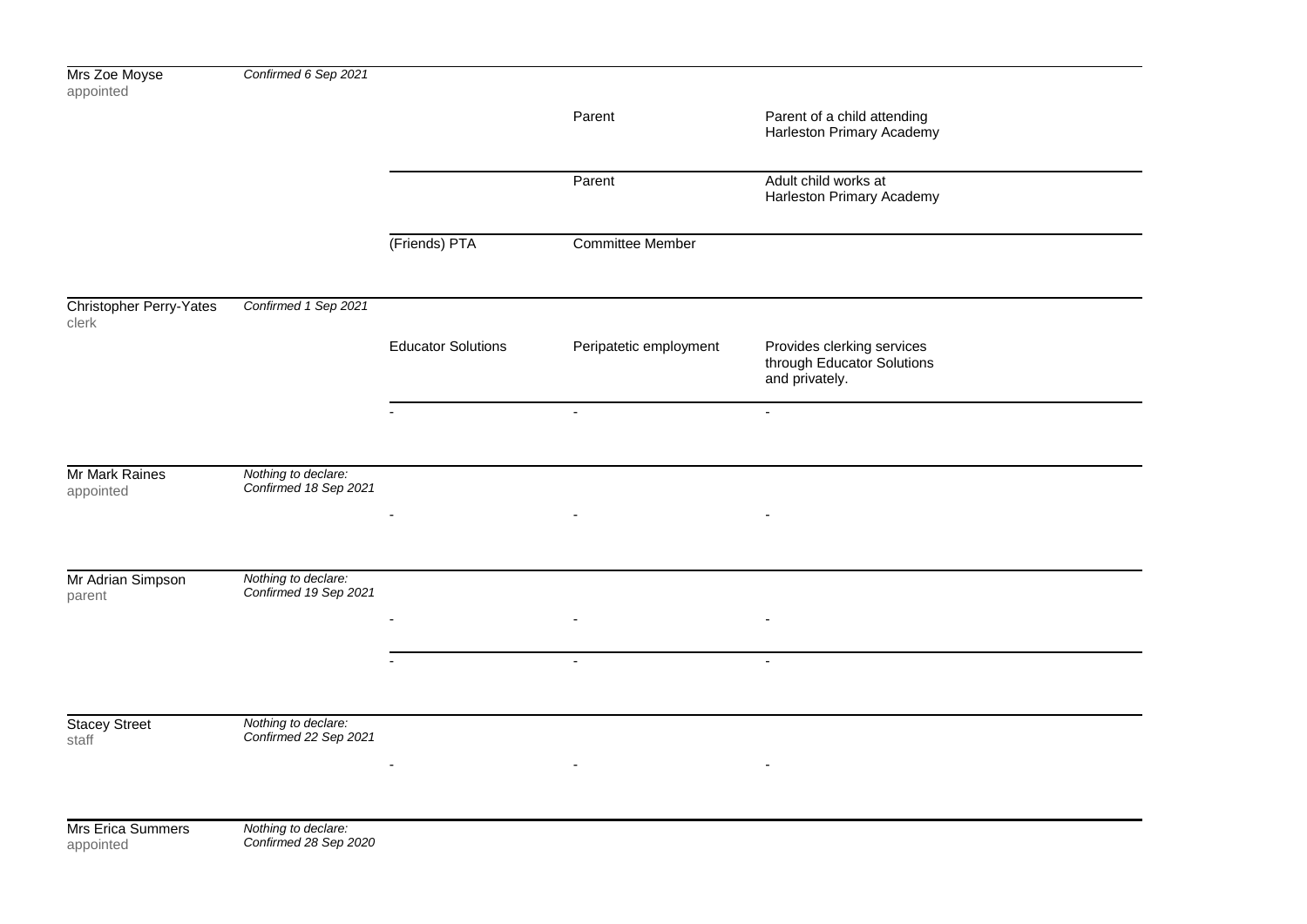| Mrs Fiona Wilson<br>appointed     | Confirmed 22 Sep 2021 |                                                              |                                                           |                                                                                                                                                                                                                                  |           |           |
|-----------------------------------|-----------------------|--------------------------------------------------------------|-----------------------------------------------------------|----------------------------------------------------------------------------------------------------------------------------------------------------------------------------------------------------------------------------------|-----------|-----------|
|                                   |                       |                                                              | Safety<br>Environment<br>Girl guiding                     |                                                                                                                                                                                                                                  |           |           |
| Mr Chris Wilson-Town<br>appointed | Confirmed 6 Nov 2021  |                                                              |                                                           |                                                                                                                                                                                                                                  |           |           |
|                                   |                       | Diocese of Norwich                                           | Governor trainer, adviser and<br>support officer - ad hoc |                                                                                                                                                                                                                                  | 01 Jul 18 |           |
|                                   |                       | <b>DNEAT</b>                                                 | Governance Improvement<br>Associate                       |                                                                                                                                                                                                                                  | 01 Nov 18 |           |
|                                   |                       | <b>Brisley CoE Primary</b><br>Academy                        | Chair of Transition Board /<br>Governor - Trust Board     |                                                                                                                                                                                                                                  | 11 Dec 18 | 24 Jul 19 |
|                                   |                       | <b>Taverham Parish Council</b>                               | Councillor                                                | Chair of the planning<br>applications committee,<br>which means I would have to<br>declare an interest at the<br>committee meeting should a<br>planning application be made<br>by / on behalf of Taverham<br>VC CE Junior School | 13 May 19 |           |
|                                   |                       | Hope Federation of Church<br>of England Primary<br>Academies | Chair of Local Governing<br>Board                         | As a Governance<br>Improvement Associate with<br>the Diocese of Norwich<br><b>Education Academy Trust</b><br>appointed as Trust Governor<br>to this newly formed<br>Federation in the role of chair<br>of governors              | 01 Sep 19 | 29 Jul 22 |

- - -